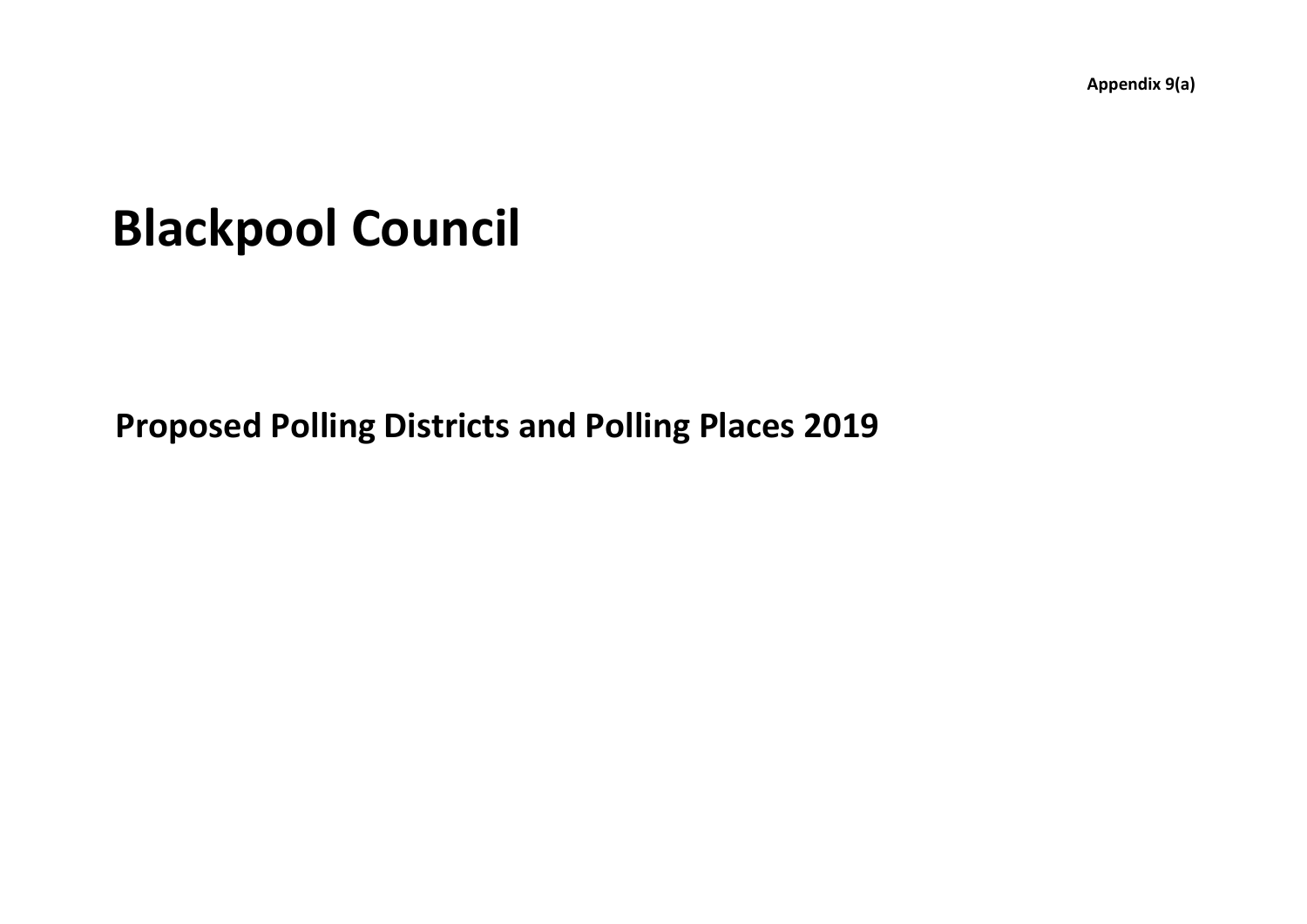| Polling<br>District | Ward         | Constituency                        | <b>Polling Place</b>                                                             | <b>Disabled</b><br>Access? | <b>Street List</b> | Proposal  |
|---------------------|--------------|-------------------------------------|----------------------------------------------------------------------------------|----------------------------|--------------------|-----------|
| A1                  |              | Blackpool<br>North and<br>Cleveleys | Mobile Unit, Huntingdon Road/Buckden Close                                       | Yes                        | Anchorsholme       | No change |
| A2                  | Anchorsholme |                                     | All Saints Church, 36 Valeway Avenue, FY5 3RN                                    | Yes                        |                    | No change |
| A <sub>3</sub>      |              |                                     | Sevenoaks Community Centre, Hobart Place, FY5 3DQ                                | Yes                        |                    | No change |
| A4                  |              |                                     | Cleveleys Baptist Church, St George's Avenue, FY5 3JN                            | Yes                        |                    | No change |
| <b>B1</b>           |              | Blackpool<br>North and<br>Cleveleys | Mobile Unit, Snowshill Crescent/Radway Close                                     | Yes                        | Norbreck           | No change |
| <b>B2</b>           |              |                                     | Norbreck Primary Academy (Main Entrance), Norbreck Road, FY5<br>1PD              | Yes                        |                    | No change |
| <b>B2</b>           | Norbreck     |                                     | Norbreck Primary Academy (Main Entrance), Norbreck Road, FY5<br>1PD              | Yes                        |                    | No change |
| <b>B2</b>           |              |                                     | Norbreck Primary Academy (Main Entrance), Norbreck Road, FY5<br>1PD              | Yes                        |                    | No change |
| C1                  |              | Blackpool<br>North and<br>Cleveleys | Blackpool Sea Cadets, 596 Devonshire Road, FY2 OJL                               | Yes                        | Bispham            | No change |
| C1                  |              |                                     | Blackpool Sea Cadets, 596 Devonshire Road, FY2 OJL                               | Yes                        |                    | No change |
| C1                  | Bispham      |                                     | Blackpool Sea Cadets, 596 Devonshire Road, FY2 OJL                               | Yes                        |                    | No change |
| C <sub>2</sub>      |              |                                     | Bispham United Reformed Church Hall, Warbreck Drive /<br>Cavendish Road, FY2 9JR | Yes                        |                    | No change |
| D1                  |              | Blackpool<br>North and<br>Cleveleys | St Stephen's Church Hall, St Stephen's Avenue, FY2 9RB                           | Yes                        | Warbreck           | No change |
| D <sub>2</sub>      |              |                                     | Holy Family RC Primary School, Seacrest Avenue, FY1 2SD                          | Yes                        |                    | No change |
| D <sub>2</sub>      | Warbreck     |                                     | Holy Family RC Primary School, Seacrest Avenue, FY1 2SD                          | Yes                        |                    | No change |
| D <sub>3</sub>      |              |                                     | St Stephen's Church Hall, St Stephen's Avenue, FY2 9RB                           | Yes                        |                    | No change |
| D <sub>3</sub>      |              |                                     | St Stephen's Church Hall, St Stephen's Avenue, FY2 9RB                           | Yes                        |                    | No change |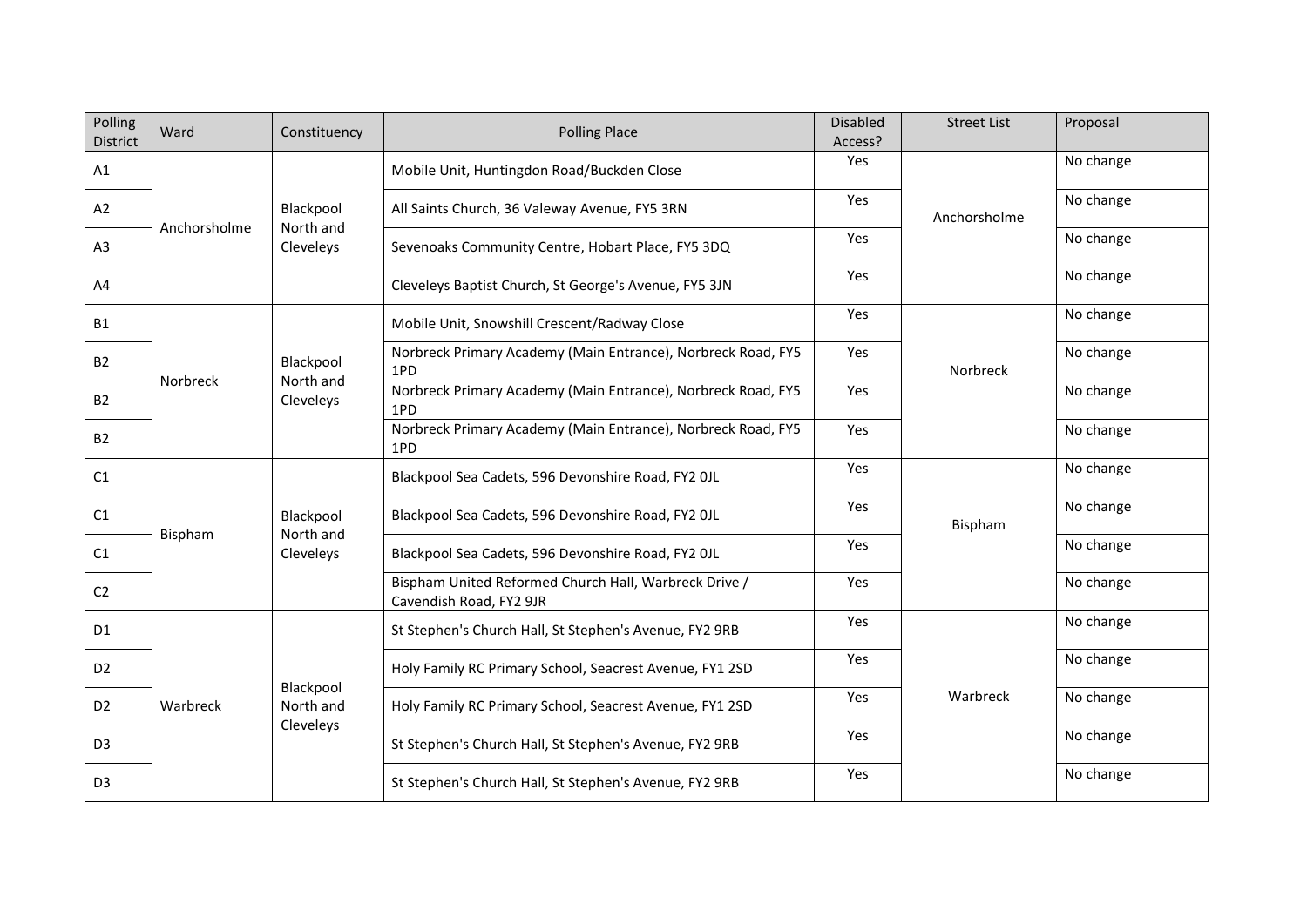| Polling<br><b>District</b> | Ward       | Constituency                        | <b>Polling Place</b>                                                                        | <b>Disabled</b><br>Access? | <b>Street List</b> | Proposal  |
|----------------------------|------------|-------------------------------------|---------------------------------------------------------------------------------------------|----------------------------|--------------------|-----------|
| E1                         |            |                                     | Spencer Court Community Centre, Spencer Court, FY1 3TR                                      | Yes                        |                    | No change |
| E <sub>2</sub>             |            |                                     | Westminster Primary Academy, Westminster Road, FY1 2QE                                      | Yes                        | Claremont          | No change |
| E <sub>2</sub>             | Claremont  | Blackpool<br>North and<br>Cleveleys | Westminster Primary Academy, Westminster Road, FY1 2QE                                      | Yes                        |                    | No change |
| E <sub>3</sub>             |            |                                     | Claremont First Step Community Centre, Methodist Church<br>Buildings, Dickson Road, FY1 2AP | Yes                        |                    | No change |
| E <sub>3</sub>             |            |                                     | Claremont First Step Community Centre, Methodist Church<br>Buildings, Dickson Road, FY1 2AP | <b>Yes</b>                 |                    | No change |
| F1                         |            | Blackpool<br>South                  | The Salvation Army, Raikes Parade, FY1 4EL                                                  | Yes                        | Talbot             | No change |
| F1                         |            |                                     | The Salvation Army, Raikes Parade, FY1 4EL                                                  | Yes                        |                    | No change |
| F <sub>2</sub>             | Talbot     |                                     | Christ Church with All Saints Church, 42 Reads Avenue, FY1 4DE                              | Yes                        |                    | No change |
| F <sub>3</sub>             |            |                                     | Forest Gate Baptist Church, Forest Gate, FY3 9AW                                            | Yes                        |                    | No change |
| G <sub>1</sub>             |            | Blackpool<br>North and<br>Cleveleys | Kincraig Primary Children's Centre, Kincraig Road, FY2 OHN                                  | Yes                        | Ingthorpe          | No change |
| G <sub>2</sub>             | Ingthorpe  |                                     | Bispham Community Centre, Bispham Road, FY2 OHH                                             | Yes                        |                    | No change |
| G3                         |            |                                     | St Bernadette's Church Hall, 26 All Hallows Road, FY2 0AS                                   | Yes                        |                    | No change |
| G <sub>3</sub>             |            |                                     | St Bernadette's Church Hall, 26 All Hallows Road, FY2 0AS                                   | Yes                        |                    | No change |
| H1                         |            | Blackpool<br>North and<br>Cleveleys | Springfield Methodist Church Hall, Bispham Road, FY2 OLB                                    | Yes                        | Greenlands         | No change |
| H1                         | Greenlands |                                     | Springfield Methodist Church Hall, Bispham Road, FY2 OLB                                    | Yes                        |                    | No change |
| H1                         |            |                                     | Springfield Methodist Church Hall, Bispham Road, FY2 OLB                                    | Yes                        |                    | No change |
| H2                         |            |                                     | Unity Academy, Warbreck Hill Road, FY2 OTS                                                  | Yes                        |                    | No change |
| J1                         |            | Blackpool<br>North and<br>Cleveleys | Lee House, Plymouth Road, FY3 7HW                                                           | Yes                        |                    | No change |
| J2                         | Park       |                                     | @thegrange, (Formerly City Learning Centre), Bathurst Avenue/<br>Dinmore Avenue, FY3 7RW    | Yes                        | Park               | No change |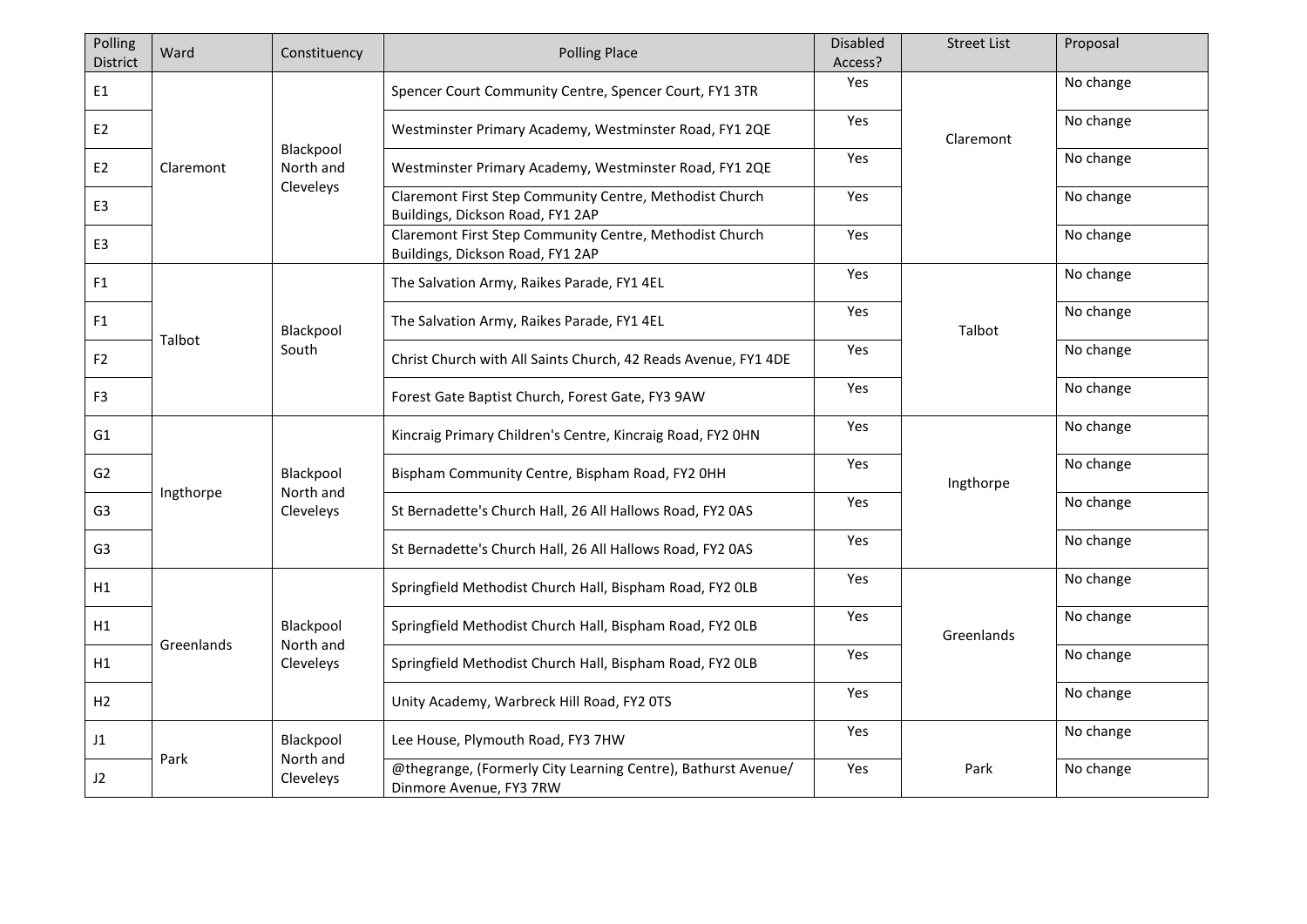| Polling<br><b>District</b> | Ward                | Constituency | <b>Polling Place</b>                                                                     | <b>Disabled</b><br>Access? | <b>Street List</b>  | Proposal  |
|----------------------------|---------------------|--------------|------------------------------------------------------------------------------------------|----------------------------|---------------------|-----------|
| J2                         |                     |              | @thegrange, (Formerly City Learning Centre), Bathurst Avenue/<br>Dinmore Avenue, FY3 7RW | Yes                        |                     | No change |
| J3                         |                     |              | Horsebridge Community Centre, 170 Horsebridge Road, FY3 7EB                              | Yes                        |                     | No change |
| K1                         |                     | Blackpool    | St Mark's Church, Westcliffe Drive, FY3 7HG                                              | Yes                        |                     | No change |
| K1                         | Layton              | North and    | St Mark's Church, Westcliffe Drive, FY3 7HG                                              | Yes                        | Layton              | No change |
| K <sub>2</sub>             |                     | Cleveleys    | Sports Pavilion, Kingscote Park, Kingscote Drive, FY3 7EN                                | <b>Yes</b>                 |                     | No change |
| L1                         |                     |              | St Thomas' Parish Centre, 135 Caunce Street, FY1 3NJ                                     | Yes                        |                     | No change |
| L1                         | <b>Brunswick</b>    | Blackpool    | St Thomas' Parish Centre, 135 Caunce Street, FY1 3NJ                                     | <b>Yes</b>                 | <b>Brunswick</b>    | No change |
| L2                         |                     | South        | St Kentigern's Parish Committee Room, 25A Newton Drive, FY3<br>8BT                       | Yes                        |                     | No change |
| L <sub>3</sub>             |                     |              | St Thomas' Parish Centre, 135 Caunce Street, FY1 3NJ                                     | Yes                        |                     | No change |
| M1                         |                     |              | Bloomfield East Community Association, 38 St Helier's Road, FY1<br>6JE                   | Yes                        |                     | No change |
| M <sub>2</sub>             |                     |              | Ibbison Court Community Centre, Ibbison Court/Central Drive,<br>FY14AU                   | Yes                        | Bloomfield          | No change |
| M <sub>2</sub>             | Bloomfield          | Blackpool    | Ibbison Court Community Centre, Ibbison Court/Central Drive,<br>FY1 4AU                  | <b>Yes</b>                 |                     | No change |
| M <sup>3</sup>             |                     | South        | St Peter's Church Hall, Lytham Road, FY1 6DJ                                             | Yes                        |                     | No change |
| N1                         |                     |              | Thames Primary Academy, Severn Road, FY4 1EE                                             | Yes                        |                     | No change |
| N1                         |                     | Blackpool    | Thames Primary Academy, Severn Road, FY4 1EE                                             | Yes                        | Waterloo            | No change |
| N <sub>2</sub>             | Waterloo            | South        | Holy Trinity Memorial Hall, Dean Street, FY4 1BP                                         | Yes                        |                     | No change |
| N <sub>3</sub>             |                     |              | The Solaris Centre, New South Promenade, FY4 1RW                                         | Yes                        |                     | No change |
| 01                         |                     | Blackpool    | Roseacre Primary Academy, Stonycroft Avenue, FY4 2PF                                     | Yes                        |                     | No change |
| 01                         | <b>Squires Gate</b> | South        | Roseacre Primary Academy, Stonycroft Avenue, FY4 2PF                                     | Yes                        | <b>Squires Gate</b> | No change |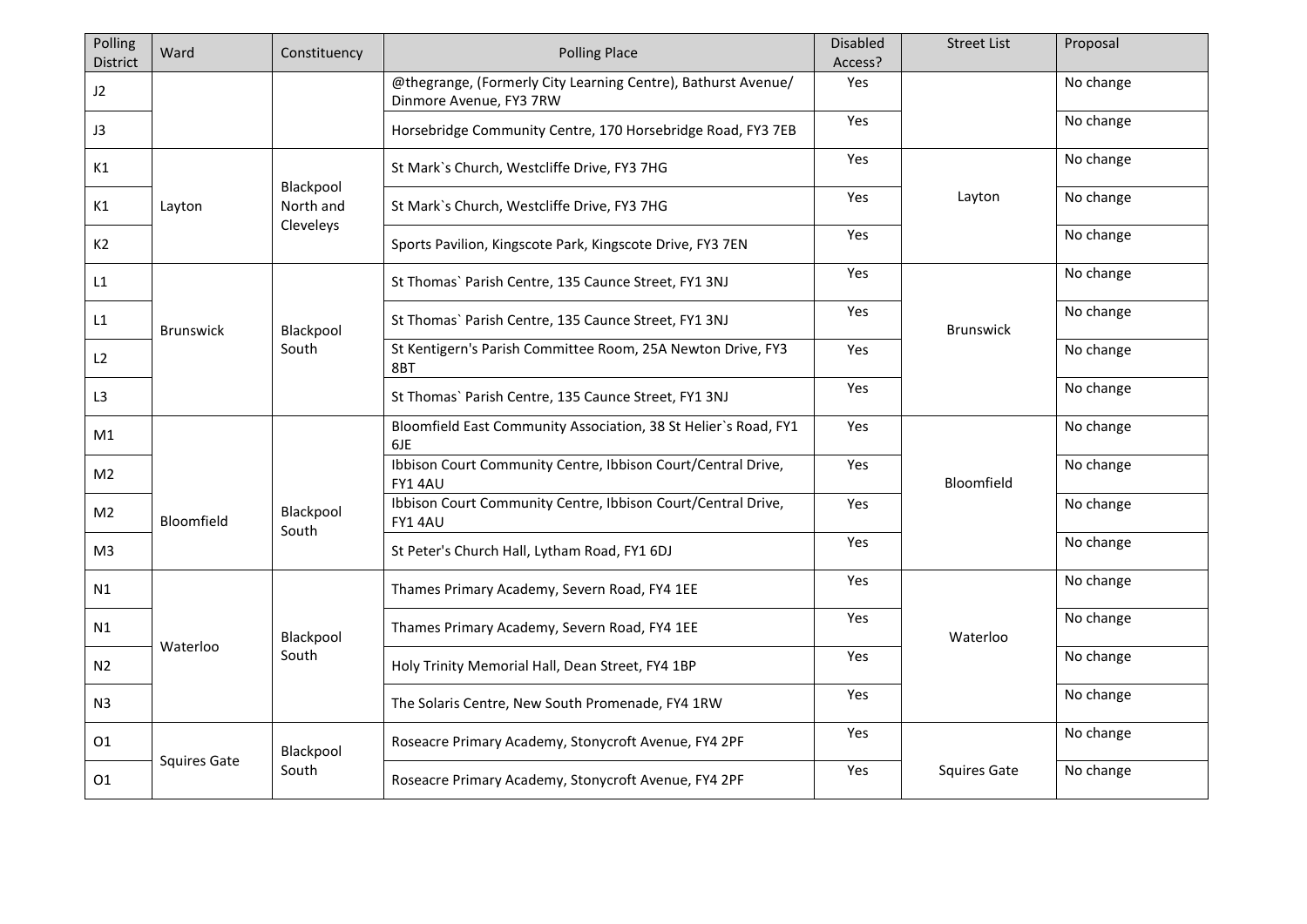| Polling<br>District | Ward              | Constituency       | <b>Polling Place</b>                                                                     | <b>Disabled</b><br>Access? | <b>Street List</b> | Proposal  |
|---------------------|-------------------|--------------------|------------------------------------------------------------------------------------------|----------------------------|--------------------|-----------|
| 01                  |                   |                    | Roseacre Primary Academy, Stonycroft Avenue, FY4 2PF                                     | Yes                        |                    | No change |
| O <sub>2</sub>      |                   |                    | Sharples Hall, Next To Princess Alexandra Home For The Blind,<br>Bosworth Place, FY4 1SH | Yes                        |                    | No change |
| P1                  |                   |                    | St John Vianney Parish Centre, 26 Glastonbury Avenue, FY1 6RD                            | Yes                        |                    | No change |
| P1                  |                   |                    | St John Vianney Parish Centre, 26 Glastonbury Avenue, FY1 6RD                            | Yes                        | Tyldesley          | No change |
| P <sub>2</sub>      | Tyldesley         | Blackpool<br>South | Blackpool and The Fylde College, University Centre, Park Road,<br><b>FY1 4ES</b>         | Yes                        |                    | No change |
| P3                  |                   |                    | Revoe Primary Academy (First Step Centre), Grasmere Road, FY1<br>5HP                     | Yes                        |                    | No change |
| P3                  |                   |                    | Revoe Primary Academy (First Step Centre), Grasmere Road, FY1<br>5HP                     | Yes                        |                    | No change |
| Q1                  |                   | Blackpool<br>South | Independent Methodist Schoolroom, Palmer Avenue, FY1 5JW                                 | Yes                        | Victoria           | No change |
| Q2                  |                   |                    | Waterloo Primary Academy, Waterloo Road, FY4 3AG                                         | Yes                        |                    | No change |
| Q <sub>2</sub>      | Victoria          |                    | Waterloo Primary Academy, Waterloo Road, FY4 3AG                                         | Yes                        |                    | No change |
| Q2                  |                   |                    | Waterloo Primary Academy, Waterloo Road, FY4 3AG                                         | Yes                        |                    | No change |
| R1                  |                   |                    | Marton Institute, Oxford Square, FY4 4DR                                                 | <b>Yes</b>                 |                    | No change |
| R2                  |                   | Blackpool<br>South | St Christopher's Church Hall, Hawes Side Lane, FY4 5AH                                   | <b>Yes</b>                 | Hawes Side         | No change |
| R2                  | <b>Hawes Side</b> |                    | St Christopher's Church Hall, Hawes Side Lane, FY4 5AH                                   | Yes                        |                    | No change |
| R <sub>3</sub>      |                   |                    | Baines Endowed Children's Centre, Penrose Avenue, FY4 4DJ                                | Yes                        |                    | No change |
| S <sub>1</sub>      |                   |                    | Lindale Methodist Church, Dorritt Road (off Highfield Road), FY4<br>3PE                  | Yes                        |                    | No change |
| S <sub>1</sub>      | Highfield         | Blackpool<br>South | Lindale Methodist Church, Dorritt Road (off Highfield Road), FY4<br>3PE                  | Yes                        | Highfield          | No change |
| S <sub>2</sub>      |                   |                    | The Old Library Community Centre, Highfield Road, FY4 2JF                                | Yes                        |                    | No change |
| T1                  | Marton            | Blackpool          | Marton United Reformed Church, Preston Old Road, FY3 9UR                                 | Yes                        |                    | No change |